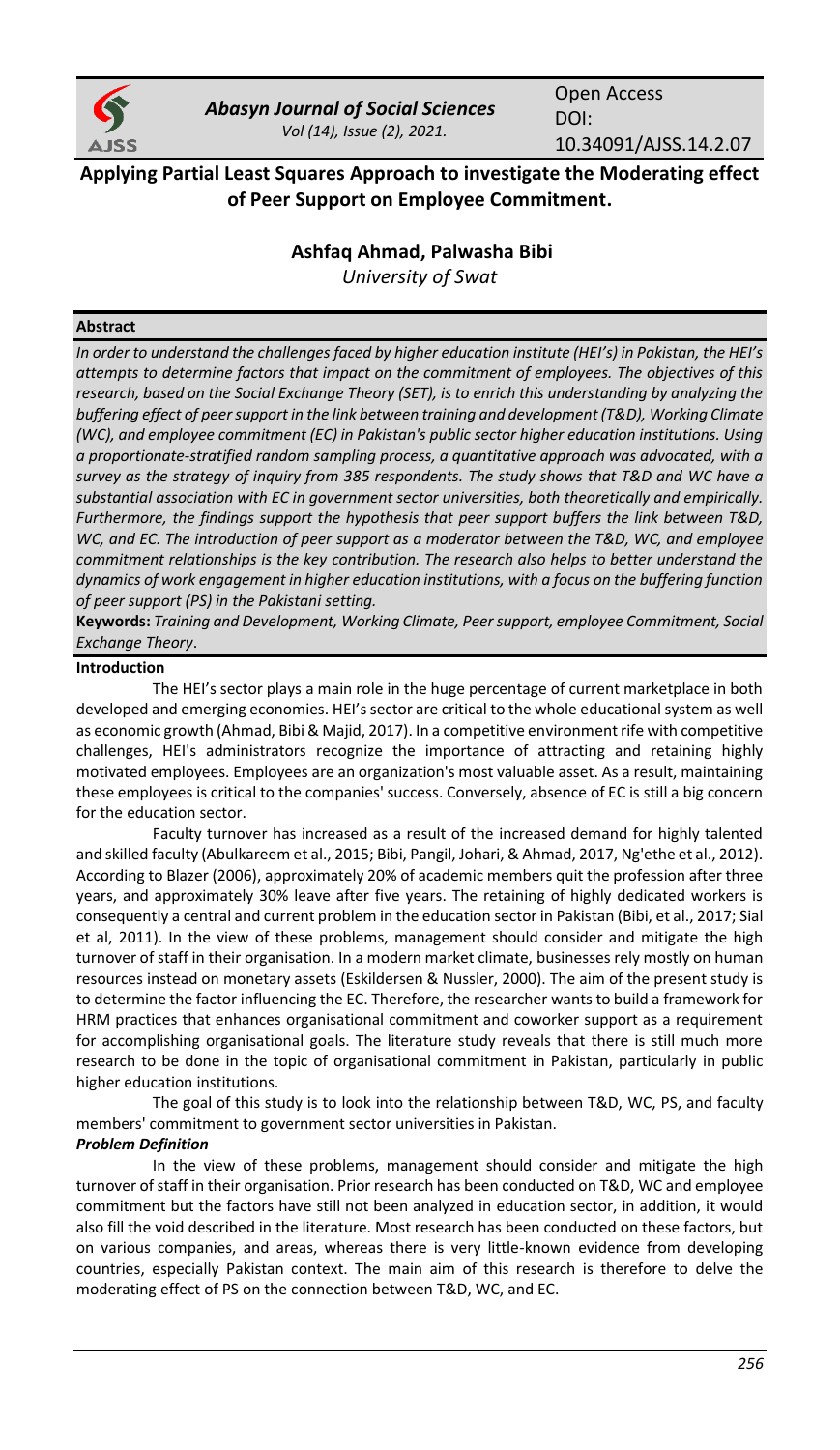#### **Literature Review and Hypothesis Development**

#### *Employee commitment*

Previous researcher Meyer and Allen, (1997) explains EC as "Commitment refers to emotional bond of employee with organization to accept prevalent values and goals". The value of engagement is increasing due to its effect on the performance of the employees and the decreases in job dissatisfaction. Similarly, Ahmad et al. (2019) found that devoted academic professionals stay with the organisation longer and work harder on behalf of the institution. when employees receive assistance from their employers in the same way that they feel content and strive effectively for the company's benefit (Mossholder, Settoon, & Henagan, 2005). This theory is often used as an organisational commitment to recognising the connection between workers and employers (Coyle-Shapiro & Conway, 2005). Notwithstanding the above-mentioned empirical research on EC, prior researchers like (Ahmad, Bibi & Majid, 2017; Ahmad, et al., 2015; Ahmad, Bibi & Majid, 2016) claimed that EC research remains constrained. As a result, this study was another attempt to investigate the relationship between T&D, WC, and EC among Pakistan's HELs.

# *T&D and Employee Commitment*

This entails the level of training imparted to academics from their respective institutions in order to improve skills and performance (Delery & Doty, 1996). In rapid growing markets organization emphasize investments in T&D to secure a sustained competitive advantage (Bashir & Long, 2015). According to Ginsberg (1997), organization needs to design training according to required job. Likewise, adequate training program is a foremost tool of human resource management endeavors that affects organizational commitment as well as contributes to enhance the efficiency (Schuler & Macmillan, 1984; Ahmad, Bibi and Bilal, 2020) and helps refine employee skills and organizational goals (Ahmad, Bibi, & Majid, 2017; Ahmad, & Tayyah, 2016; Bibi et al., 2018; Tsai & Tai, 2003). In the same vein, a noteworthy relationship exists among training and employee commitment as highly trained workers are better equipped to carry out their activities better than untrained workforce (Bibi, Ahmad, & Majid, 2018). However, even though numerous literatures are available on training and development, but mostly these studies have been undertaken western cultures as against continental cultures. In Pakistan T&D requires immediate attention due to man strapped and resource strapped environment plagued by inefficiencies and low levels of motivation in HEIs in public sector.

The literature study also revealed that prior researchers' findings, such as Lee et al. (2006), are controversial, claiming that there is no link between T&D and organisational commitment. Furthermore, a researcher also proclaims that due to organisational cultural differences, studies on training programs can differ from one firm to the next. Further research is needed to analyse the relationship between T&D and employee commitment in the Southeast Asian setting, particularly in the higher education institutions in Pakistan. As a result, the initial hypothesis of this investigation is:

### *Hypothesis (1)*

*There is positive and significant relationship between T&D and EC.*

#### *Working Climate and Employee Commitment*

The atmosphere in which employees do their jobs is referred to as the working climate (Danish, Ramzan & Ahmad, 2013). It goes without saying that a pleasant working environment motivates personnel to attain corporate objectives. As a result, businesses should develop a working environment that encourages employees to be more committed. Work environment is defined by (Edgar & Geare, 2005; Mangi, Soomro, Ghumro, Abidi & Jalbani, 2011) as the individual's perception of the organization's everyday work environment, i.e., hygiene facilities and vicinity. Many more research, like Mangi, et al., (2011); Idrus et al. (2012) have demonstrated that organisational atmosphere has an important and favourable association with organisational commitment. Despite this, a thorough analysis of the literature reveals that the vast majority of organisational climate research has been undertaken in a variety of industries, with little attention paid to higher education, notably in Pakistan.

working climate was chosen as an independent variable because the current study focuses on employees' impressions of their work environment. Furthermore, research shows that a good work environment is particularly successful at enriching employee experience and work, helping them to achieve company objectives while also demonstrating great employee behaviour. The literature also suggests that a favourable work environment can foster a productive culture, allowing people to perform more with less. As a result, the second hypothesis is suggested as follows, based on a review of the literature on organisational atmosphere and commitment: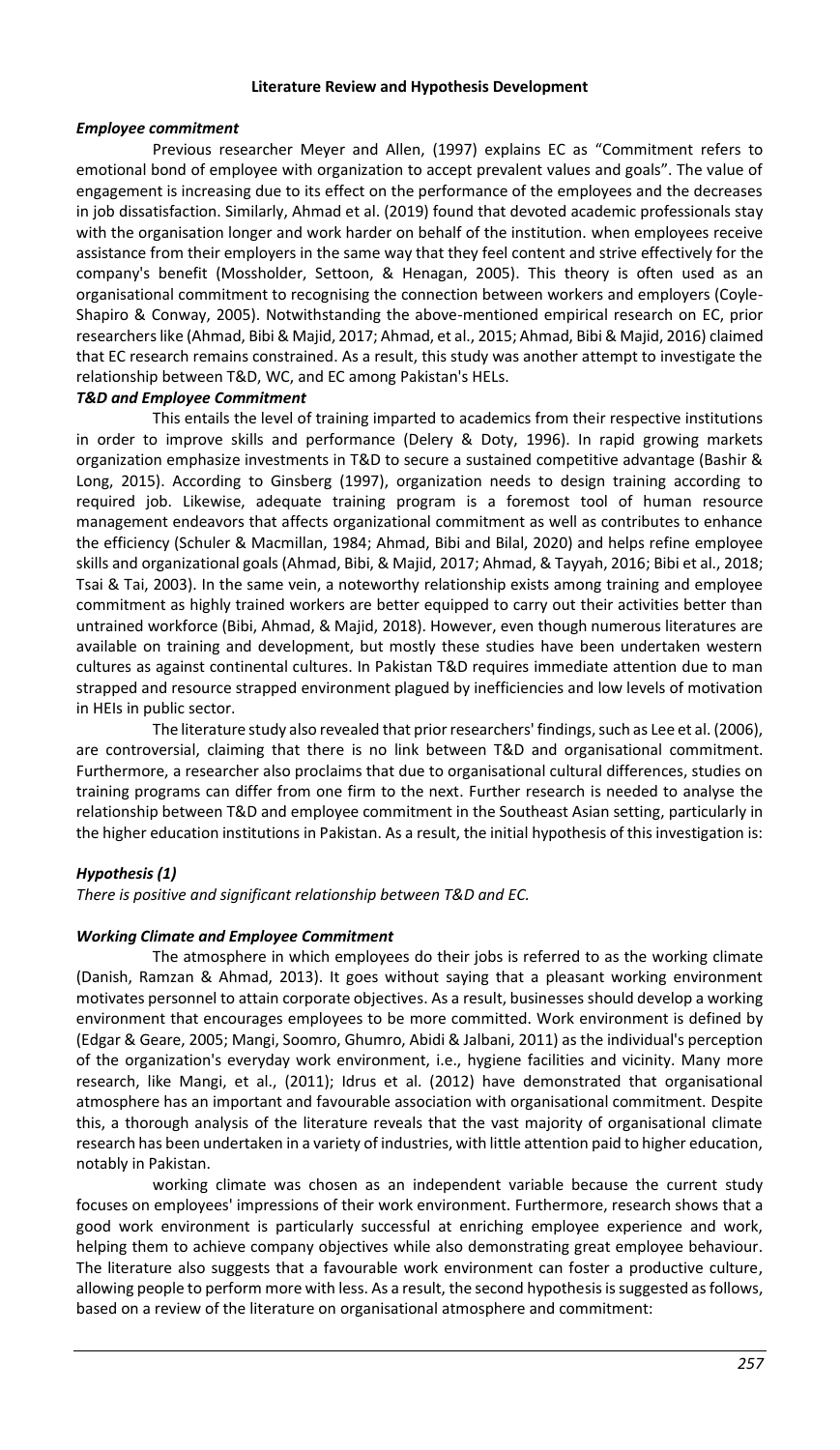# *Hypothesis (2)*

*There is a positive and significant relationship between WC and EC.*

### *Peer Support (Moderating Variable) and Employee Commitment*

In each company, every single worker has colleagues who carry out their duties at the very equivalent position in the hierarchy. As a result, coworker support is critical in terms of employee dedication and job-related trends (Wainaina, Kipchumba & Kombo, 2014). Prior studies Ahmad, et al., (2016) believed that successful benefit of special peer support, including positive attitudes concerning work - related stress edicts, enhanced job performance, increased engagement, enhanced professional growth, encourage for work classmates and boost EC. Similarly, Ahmad, et al., 2017; Schneider, (1987); Wang, el al., 2008, explained that peer support is crucial and plays a key influence in improving EC, and has the potential to describe the social environment at work.

As a result of this research, PS appears to act as a moderator in the relationship between T&D, WC, and EC. Pertinently, it is also suggested by prior researchers like Ahmad et al, (2016); Bateman (2009) that it be useful for verify the buffering impact of PS, T&D, WC on EC. It is argued by Rousseau and Aubé, (2010) for example, that workers with peer support are more loyal to the company than those who do not have special peer assistance. The current review thus considered peer support to be a buffering variable and try to find to further evaluate its impact on T&D, WC and EC. This analysis as a result hypothesised as follows.

*Hypothesis 3:*

*Peer support moderates the relationship between T&D, and EC. Hypothesis 4:* 

*Peer support moderates the relationship between WC and EC.*

#### **Research Methodology**

# *Procedure & Participants*

#### *Measurement*

Out of 700 questionnaires, total 385 survey questionnaires were collected from academic staff of the 16 public HEI's in KP, Pakistan. The survey involved measures of EC 9 items used by Mowday, et., (1979). Although T&D is operationalized as the routine training of academic workers to develop their skills while employed in public sector universities (Delery & Doty, 1996). The 4 items proposed by Delery & Doty, (1996) were used to measure T&D. To assess the working climate, Edgar and Geare (2005) recommended four items. To measure PS 10 items were used by (Ducharme & Martin, 2000) on 5-point Likert scale, which allow the responded to express how much they agree or disagree with a particular statement.

### **Results**

For the purposes of this study, Smart PLS version 2.0 packages were used to do the analysis.

### *Convergent validity*

Hair et al. (2010), suggests three forms of estimation to establish convergent validity: First comes factor loading, then average variance extraction (AVE), and finally composite reliability (CR). All of the elements in Table 1 loaded above 0.5, which is an acceptable and normal range, according to (Hair et al., 2010). As a result, a total of 08 indications (OC9, CS10, CS9, CS8, CS7, CS6, CS5, OCL1) were eliminated since their loading values were less than 0.5, and only 19 items out of 27 were kept. Table 1 further shows that, as predicted by Hair et al., (2010) composite reliability for practically all variables is better than 0.7, and the AVE above the 0.5 criteria.

| Construct                  | <b>Items</b> | Loadings | <b>AVE</b> | <b>CR</b> |
|----------------------------|--------------|----------|------------|-----------|
| <b>Peer Support</b>        | $CWS-1$      | 0.863    | 0.752      | 0.899     |
|                            | CWS-2        | 0.937    |            |           |
|                            | $CWS-3$      | 0.902    |            |           |
|                            | CWS-4        | 0.856    |            |           |
| <b>Employee Commitment</b> | $OC-1$       | 0.895    | 0.668      | 0.841     |
|                            | $OC-2$       | 0.937    |            |           |
|                            | $OC-3$       | 0.898    |            |           |
|                            | $OC-4$       | 0.903    |            |           |
|                            | $OC-5$       | 0.644    |            |           |
|                            | $OC-6$       | 0.677    |            |           |
|                            | $OC-7$       | 0.698    |            |           |
|                            |              |          |            |           |

Table 1. *Convergent Validity Analysis*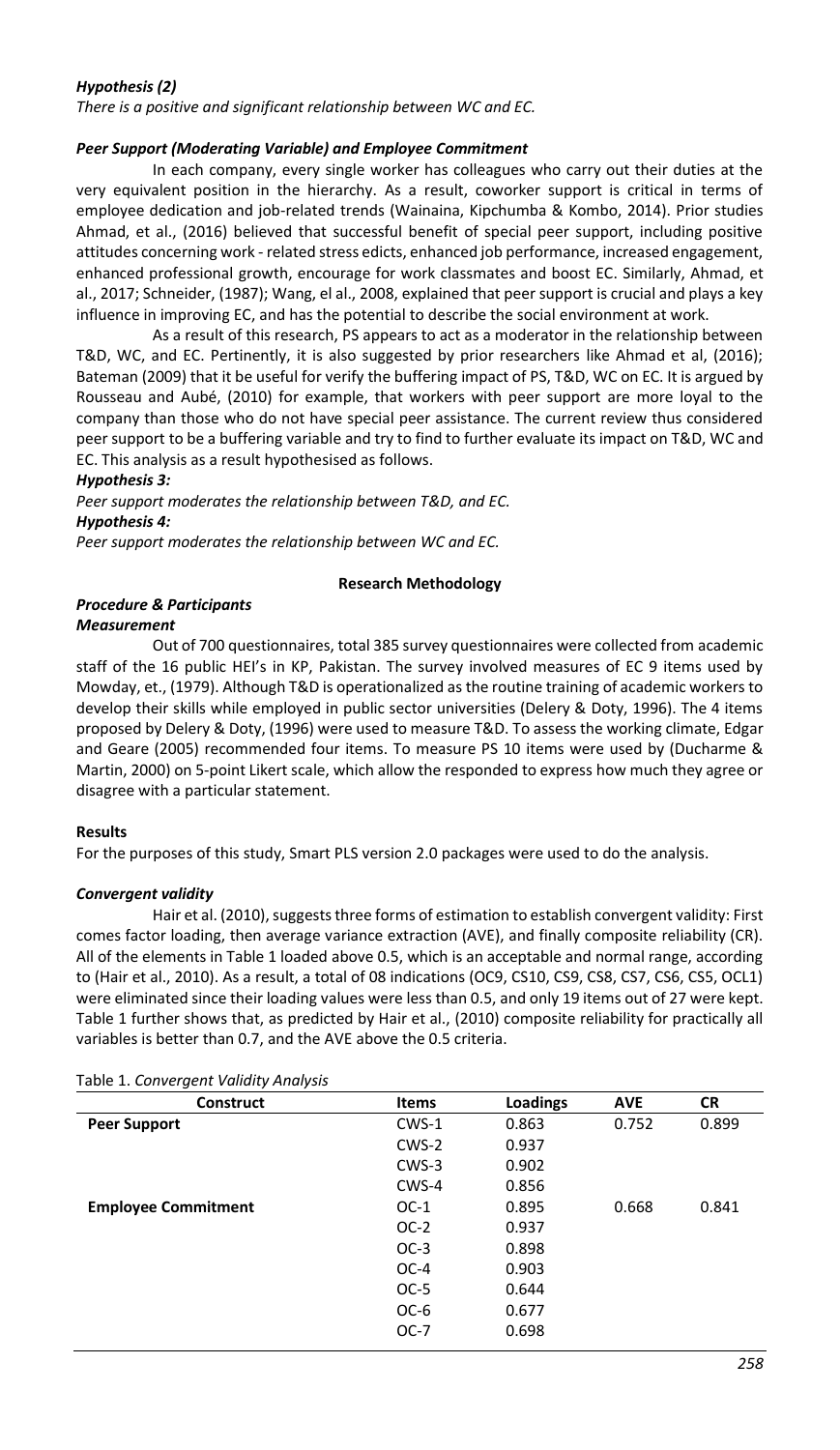|                                 | TD-4             | 0.929 |       |       |
|---------------------------------|------------------|-------|-------|-------|
|                                 | $TD-3$           | 0.940 |       |       |
|                                 | $TD-2$           | 0.915 |       |       |
| <b>Training and Development</b> | $TD-1$           | 0.934 | 0.865 | 0.962 |
|                                 | OCL4             | 0.708 |       |       |
|                                 | OCL <sub>3</sub> | 0.799 |       |       |
| <b>Working Climate</b>          | OCL <sub>2</sub> | 0.888 | 0.643 | 0.843 |
|                                 | OC-8             | 0.827 |       |       |

# *Discriminant Validity*

Discriminant validity helps to verify construct validity and study associations between latent constructs, ensuring that measurements that should not be connected are examined using Fornell and Lacker's scale (1981). According to Fornell and Lacker's recommendations, the square root of AVE should be greater than the variation shared throughout the study's components (1981). Cross loading, which is performed by matching the outermost factor loading with the cross - loading, is another technique for dealing with discriminant validity (Hair, et al., 2013).

Table 2. *The Square Root of AVE and the correlations of the latent variables*

|                                 | PS    | EC    | wc    | TD    |
|---------------------------------|-------|-------|-------|-------|
| <b>Peer Support</b>             | 0.890 |       |       |       |
| <b>Employee Commitment</b>      | 0.169 | 0.818 |       |       |
| <b>Working Climate</b>          | 0.252 | 0.221 | 0.802 |       |
| <b>Training and Development</b> | 0.205 | 0.150 | 0.456 | 0.930 |

As seen in table 2, the diagonal values are better than the other values of the row and column in which they are put, confirming the discriminant validity of the outer model (Hair et al, 2010).

The next step was to look at the standardised path coefficients to see if they might be used to assess the study's postulated correlations. As a result, the Smart PLS programme employed the bootstrapping method to obtain the final results presented in Figure 1 and Table 3.



| Figure 1 Structural Model with Moderator |  |  |
|------------------------------------------|--|--|
|                                          |  |  |

| Table 3. The result of Structural Model |                          |                |       |       |      |                 |
|-----------------------------------------|--------------------------|----------------|-------|-------|------|-----------------|
| Hypotheses                              | Relationship             | Beta $(\beta)$ | S.E   | t     | P    | <b>Decision</b> |
| H <sub>1</sub>                          | Training and development |                |       |       |      |                 |
|                                         | -> Employee Commitment   | 0.244          | 0.065 | 3.986 | 0.00 | Supported       |
| H <sub>2</sub>                          | <b>Working Climate</b>   |                |       |       |      |                 |
|                                         | -> Employee Commitment   | 0.452          | 0.043 | 9.703 | 0.00 | Supported       |
| H3                                      | Training and development |                |       |       |      |                 |
|                                         | * peer Support           |                |       |       |      |                 |
|                                         | -> Employee Commitment   | 0.133          | 0.067 | 1.975 | 0.02 | Supported       |
| Н4                                      | <b>Working Climate</b>   |                |       |       |      |                 |
|                                         | * Coworker Support       |                |       |       |      |                 |
|                                         | -> Employee Commitment   | 0.142          | 0.070 | 2.025 | 0.02 | Supported       |

As shown in Table 3, there is a significant connection between T&D and EC, with beta=0.244, t=3.986, and p<0.00. addition, the outcome also provided evidence of an important and supportive correlation between the working climate and the employee commitment beta=0.452, t=9.703 and p<0.00. In addition, the study used the product indicator method (Helm, Eggert &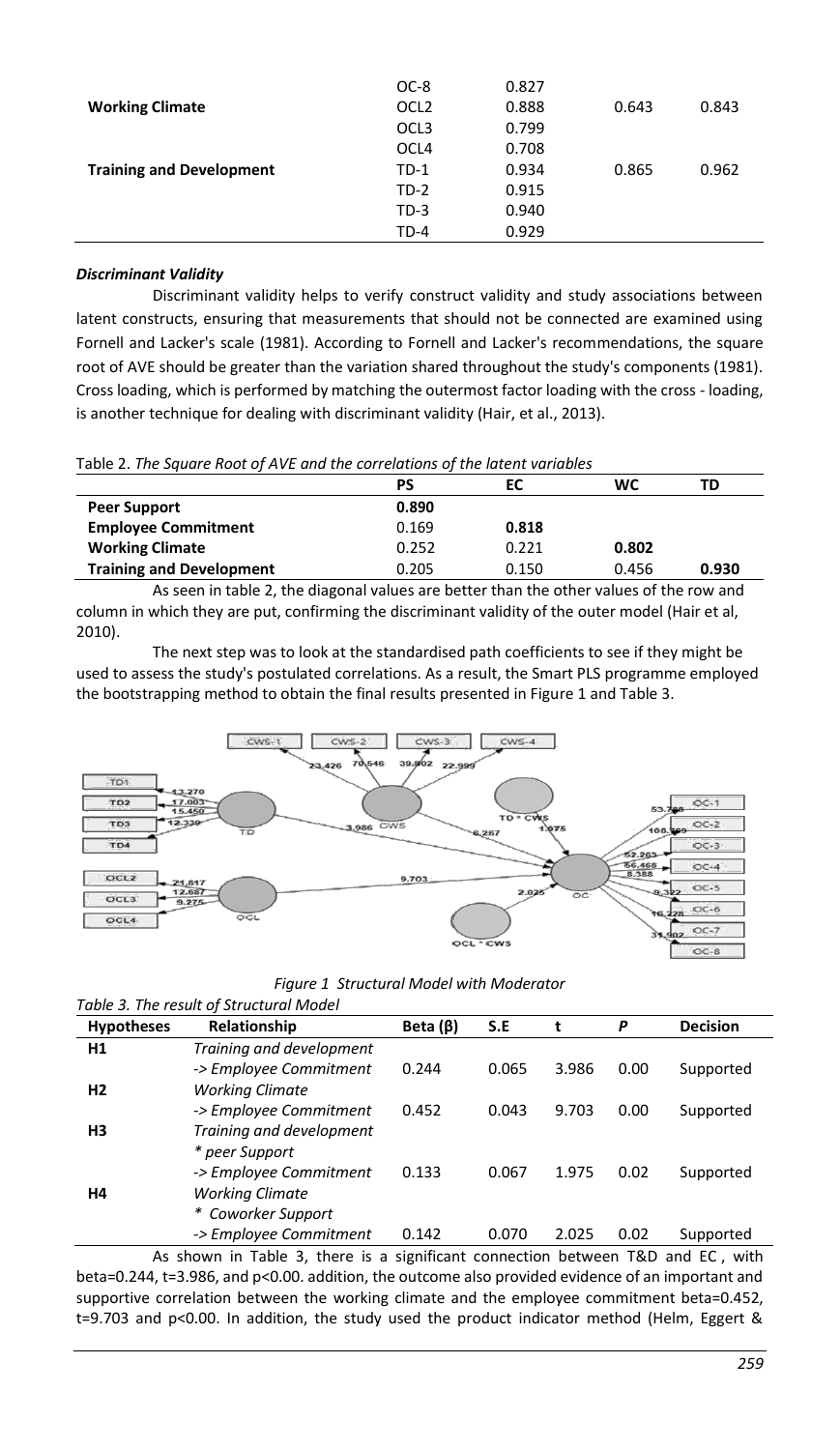Garnefeld, 2010) to calculate the interaction effects between T&D, working climate and employee commitment.

As shown in Table 3 (=0133, t=1,975, p<0.02), the data found support for Hypothesis 3. The findings show that coworker support has a buffering effect on the relationship between T&D and EC, implying that public universities with a high level of coworker support have a better correlation between T&D and EC than public universities with a lower level of coworker support.



Figure 2. *Peer support has an interaction effect on T&D and EC.*

Likewise, the findings supported the hypothesised link 4, with the result (=0.142, t=2.025, p<0.02) indicating statistical significance. The moderating effect of peer support on the association between working climate and employee commitment is depicted in Figure 3, which shows that public universities with higher PS have a stronger favorable connection between WC and organisational commitment than public HEIs with lower PS.



*Figure, 3: Peer support has an interaction effect on WC and EC.*

Moreover, the  $R^2$  for OC is .19, implying that training and development as well as working climate account for 19% of the variance.

# **Discussion**

The main goal of this study was to examine the impact of T&D and working climate on academics' commitment in HEI's Pakistan. The results of the current research imply that training, as well as employee commitment, are inextricably linked. The findings are comparable to those of previous investigations (Al-Emadi & Marquardt, 2007). Universities may have provided them with greater training opportunities due to their lack of experience, this shows that universities can improve the employee abilities and expertise by providing enough opportunities for T&D, which will help academic staff cope with rapidly changing work needs. Furthermore, corporations recognise the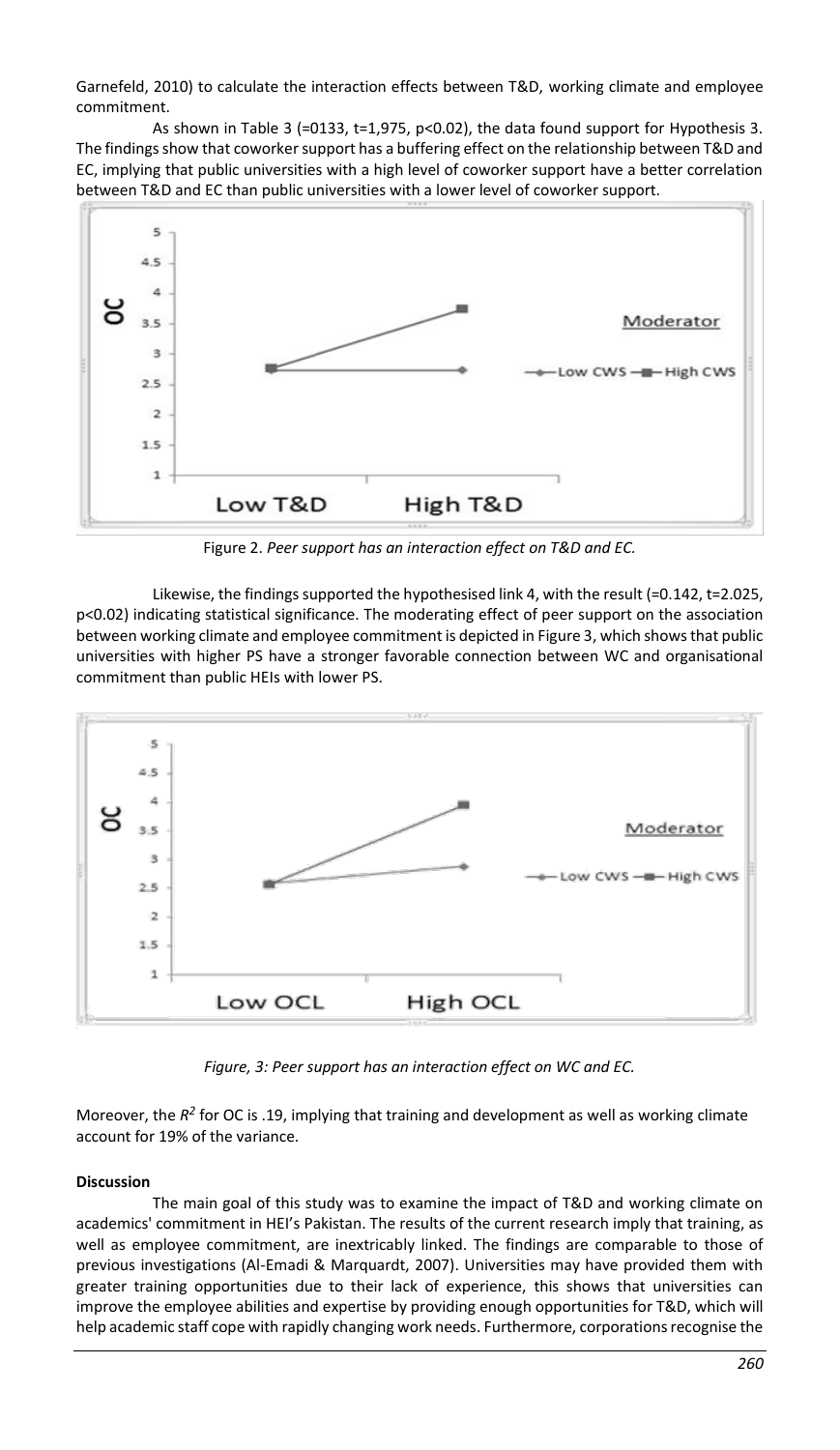importance of training and are prepared to devote resources to training programmes in order to gain a competitive advantage; it may also aid and increase employee dedication and commitment. SET also agrees with the fact that when academic members are valued by an organisation, they are inspired and feel more invested in that group (Bibi, et al., 2018; Newman et al., 2011).

The current study's findings are in line with those of Ollukkaran & Gunaseelan, (2012), indicating that a positive and secure organisational climate has a beneficial impact on organisational commitment. Blau's (1964) SET theory also illustrates the connection between organisational atmosphere and commitment, which states that when employees have a better working environment, they are more loyal to the company. As a result of the findings, employees are more dedicated to the business when organisations pay close attention to maintaining a positive organisational environment. As a result, universities and HEC should guarantee that academic employees have a pleasant working environment in order to increase their commitment.

The statistics data also validate the Hypothesis # 3 as shown in table 3 ( $\beta$  = 0133, t = 1.975, p 0.02). The current study also backs up Zhou and George's (2001) notion that coworker assistance is critical in organising, exchanging ideas, and delivering mentoring activities. According to the current study strong amicable ties among academic staff in Pakistan's HEI's, can lead to higher levels of employee dedication. One possible explanation is that a coworker in the tutoring session may be useful in Pakistan's public universities. It's also undeniable that the teammate has the capability to establish a favourable or unfavourable working environment.

Furthermore, as shown in Table 3 ( $β = 0.142$ , t = 2.025, p0.02), the PLS path modelling results reveal that PS moderates the link between organisational climate and organisational commitment. According to the findings of this study, PS moderates the association between the independent (organisational environment) and dependent variables (organisational commitment). As a result, hypothesis 4 was found to be true. Similarly, prior findings such as Ahmad, Bilal, and Bibi (2020) have demonstrated that peer support plays a critical part in the formation of a healthy workplace climate.

Employees were more dedicated to the organisation when they felt supported by the organisation and their coworkers. The findings revealed that colleague support is critical in the formation of a healthy work environment, as it enhances and aids in the increase of academic staff dedication, particularly in public educational institutions. It could also be due to the nature of the profession, in which academic personnel interact with one another on a regular basis, sharing their knowledge, skills, and striving to grow in order to reach common organisational goals.

### **Implications**

The findings lay the groundwork for a number of theoretical and practical implications related to T&D, organisational atmosphere, and commitment. It contributes to the body of knowledge on T&D, workplace climate, and commitment. The investigation was designed to shed light on the study's previously unpredictable results, and the current researchers made additional efforts to solve the flaws identified in previous studies. Furthermore, this work proposes and investigates the buffering effect of PS in order to have a better understanding of the relationship between the independent (training and development, and s climate) and the dependent variable (organisational commitment) at organisations. The study's findings backed up the idea that training and development, as well as organisational climate, are the most effective ways to increase academic staff's organisational loyalty, as well as the study's practical implications for practitioners and policymakers.

Employee retention is influenced by coworkers who execute the same jobs at the same level of the organisation. This means that when employees are given the necessary training programmes and a pleasant working environment, as well as employee support, they remain loyal to the company.

### **Limitations and suggestions for future research**

In the first place, the survey in this study consists solely of academic staff in Khyber Pukhtunkhwa, Pakistan. Therefore, additional researches can be extended to different parts of Pakistan. Secondly, the current research proposed a cross-sectional approach. The future study will therefore take into account a longitudinal process. Thirdly, it was only the teaching staff who participated in this study that non-academic staff could be included in the survey for future research. Even farther investigation is also suggested in many other areas, like service industries and private universities. Finally, in order to analyse organisational commitment, this study solely focused on two issues (training and growth and organisational atmosphere). More research is needed in the future to shed light on certain issues that also affect organisational commitment, because organisational commitment is influenced by a variety of factors that are not limited to T&D and working climate in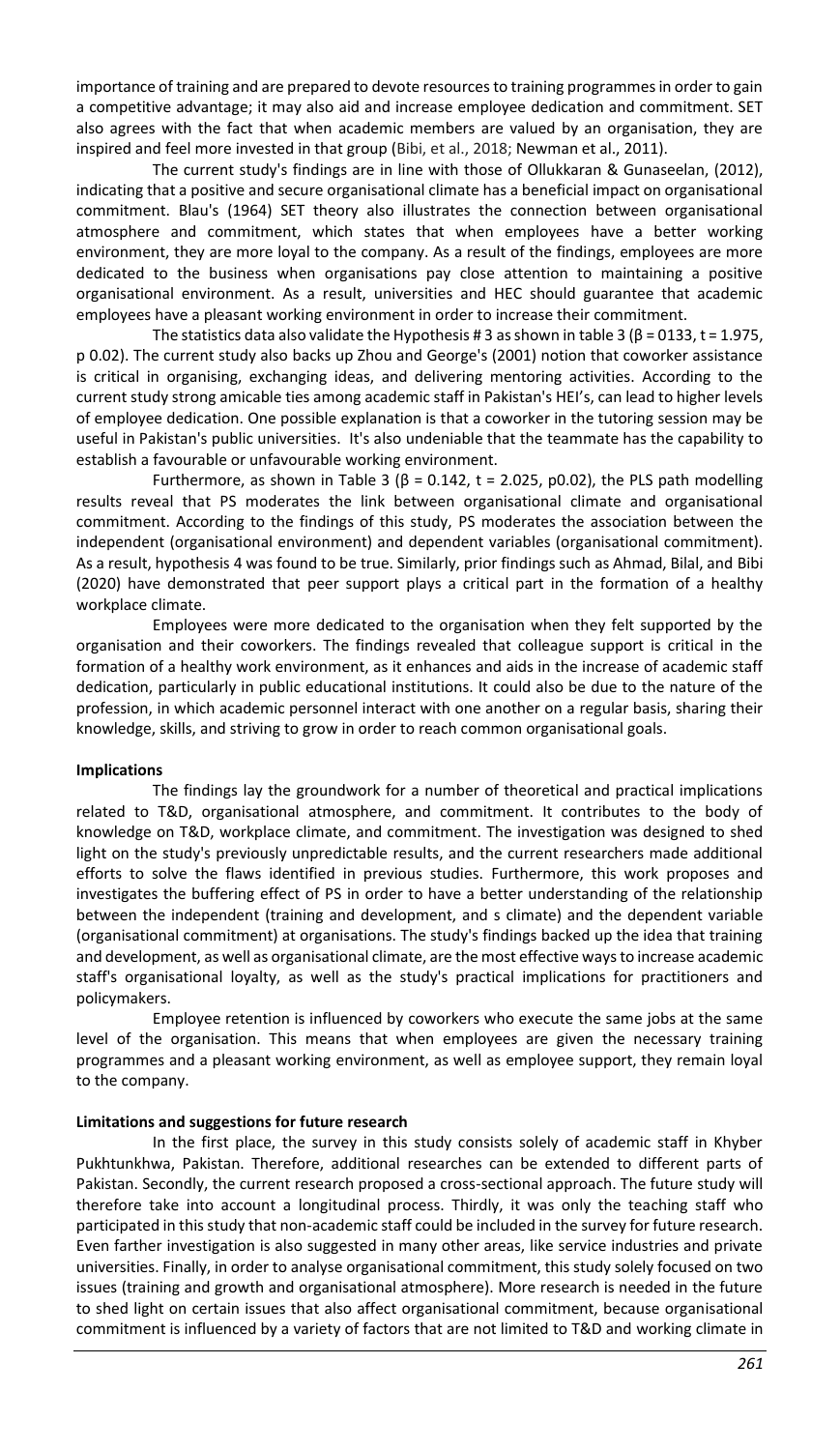higher education, particularly in KP, Pakistan, including job rotation, job security, knowledge sharing and performance evaluation.

### **Conclusion**

Taken together, the findings add to the growing body of research about the buffering impact of PS on the association between T&D, WC, and employee commitment. The findings of this investigation back up the fundamental theoretical assumptions. Despite some of its limitations, the current study has satisfactorily answered all of the research questions and objectives. While numerous studies have looked at the reasons for decreased commitment, the current study bridged the theoretical gap by including coworker support as a crucial buffering variable.

The research framework has expanded the domain of SET by investigating the buffering effect of coworker support on the link between T&D, working climate, and employee commitment. The findings of this study reveal that organisational commitment is positively connected to training and development and organisational climate. Furthermore, colleague support moderates the association between T&D, organisational climate, and organisational commitment. Furthermore, by demonstrating the existence of significant influences of training and development and organisational climate on organisational commitment, the present study demonstrated how significant these aspects are in developing good attitudes among employees. which leads to increased organisational commitment. Furthermore, it can be stated that government institutions should pay attention to offering suitable possibilities for training and development, as well as a favourable environment, in order to boost academic staff commitment and recruit academic staff.

References

- Abdulkareem, R., Chauhan, A., & Maitama, K. (2015). Relationship between human resource management practices and employee's turnover intention among registered nurses in Nigerian public hospitals: *The mediating role of organizational trust.* UTM Press, 2, 95– 98. *Advances in Economics and Business, 1*(4), 312-317.
- Ahmad, A., Bilal, H., & Bibi, P., (2020). Determinants of Organizational Commitment among Academics of HEIs: The Buffering Role of Coworker Support. *Review of Applied Management and Social Sciences,3*(2),221-233. <http://ramss.spcrd.org/index.php/ramss/issue/view/5>
- Ahmad, A., & Tayyah, M. (2016). Impact of HRM on Organizational Performance of SME Sector in Pakistan. *Abasyn Journal of Social Sciences,* 232-241
- Ahmad, A., Bibi, P., & Bilal, H., (2020). Impact of training and development and supervision support on organizational effectiveness. *Journal of accounting and finance in emerging economies, 6*(3),831-837.
- Ahmad, A., Bibi, P., & Majid, A. H. A. (2017). The Impact of Training & Development and Transformational Leadership over Organizational Commitment among Academic Staff in Public Tertiary Institutions: The Buffering Role of Coworker Support. *International Journal of Economic Perspectives, 11*(1), 417–432.
- Ahmad, A., Bibi. P. & Majid, A. H. A. (2016). Coworker Support as moderator on the Relationship between Compensation and Transactional Leadership on Organizational Commitment: The Buffering Role of Coworker Support. *International Journal of Economic Perspectives, 10,* (4). 6 9 5 - 7 0 9.
- Ahmad, A., Kura, K. M., Bibi, P., Khalid, N., & Rahman Jaaffar, A. (2019). Effect of Compensation, Training and Development and Manager Support on Employee Commitment: The moderating effect of Co-worker Support. *Journal on Innovation and Sustainability. RISUS ISSN 2179-3565, 10*(2).
- Al- Emadi., M. A. S., & Marquardt, M. J. (2007). Relationship between employees beliefs regarding training benefits and employees organizational commitment in a petroleum company in the state of Qatar. *International Journal Of Training and Development*, *11*(1), 49-69.
- Allen, N. J., & Meyer, J. P. (1997). Commitment in the Workplace: Theory. *Research, and Application, Thousand Oaks*.
- Bashir, N., & Long, C. S. (2015). The relationship between training and organizational commitment among academicians in Malaysia. *Journal of Management Development*, *34*(10), 1227-1245
- Bateman, G. (2009). Employee perceptions of co-worker support and its effect on job satisfaction, work stress and intention to quit.
- Bibi, P., Ahmad, A., & Majid, A. H. (2018). HRM Practices and Employee Retention: The Moderating Effect of Work Environment. In *Applying Partial Least Squares in Tourism and Hospitality Research* (pp. 129-152). Emerald Publishing Limited.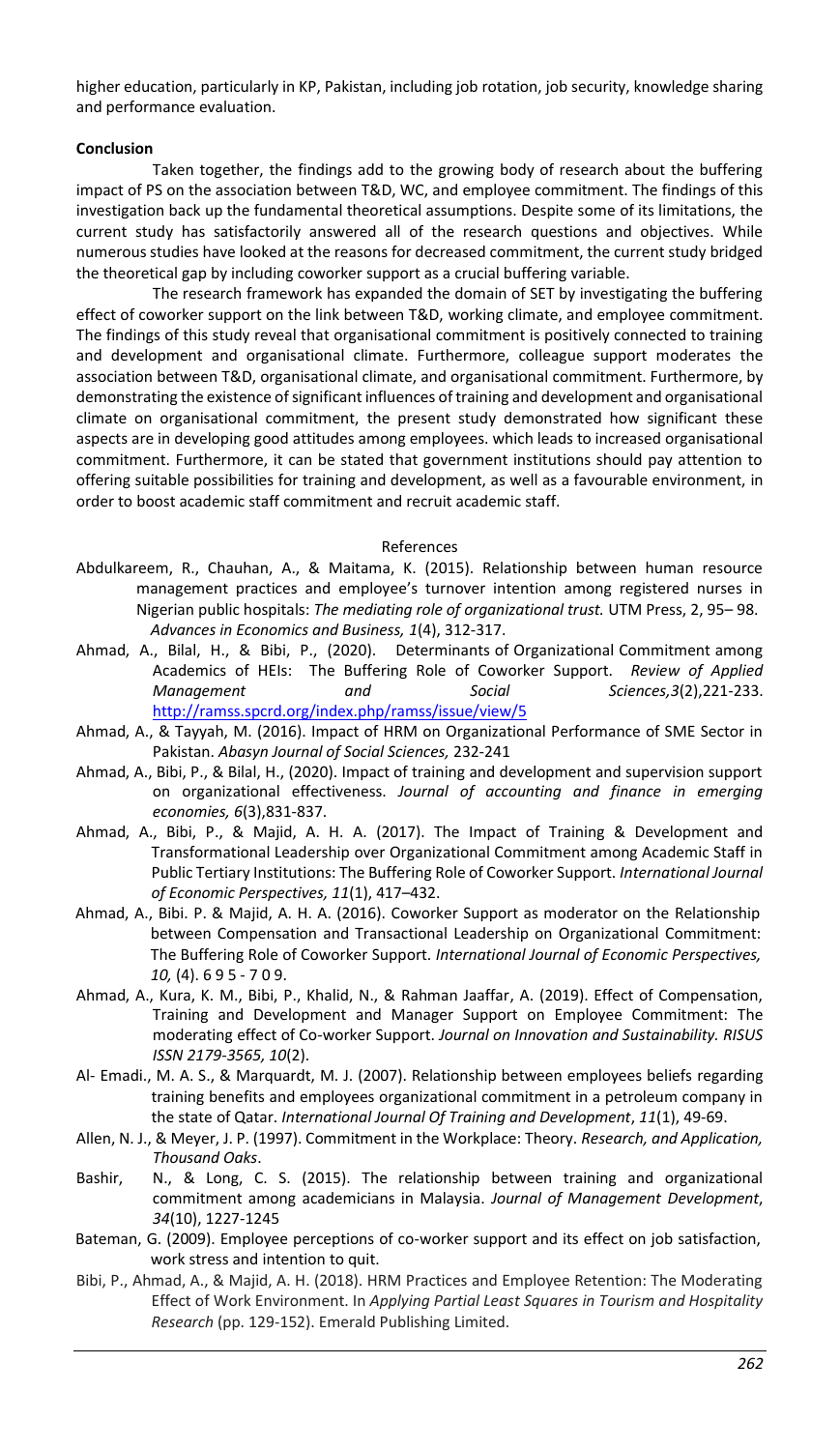Bibi, P., Ahmad, A., & Majid, A. H. A. (2018). The impact of training and development and

Bibi. P. Pangil, F., Johari, J. & Ahmad, A. (2017). The Impact of Compensation and Promotional Opportunities on Employees Retention in Academic Institutions: The Moderating Role of Work Environment. *International Journal of Economic Perspectives, 11,* (1). 378-391.

Blau, P. M. (1964). *Exchange and power in social life*. New York, NY: Wiley.

Blazer, C. (2006). Literature review on teacher transfer and turnover. *Review of Education Research, 76*(2), 173-208.

Coyle-Shapiro, J. A. M., & Conway, N. (2005). Perceived organizational support and employee diligence, commitment and innovation. *Journal of Applied Psychology, 90*, 774-781.

Danish, R. Q., Ramzan, S., & Ahmad, F. (2013). Effect of perceived organizational support and

- Delery, J. E., & Doty, D. H. (1996). Modes in theorizing in strategic HRM: tests of universalistic, contingencies, and configurational performance predictions. *Academy of Management Journal*, *39*, 802-835.
- Ducharme, L. J., & Martin, J. K. (2000) Unrewarding work, co-worker support and job satisfaction: A test of the buffering hypothesis. *Work and Occupations*, *27*(2), 223-243.
- Edgar, F., & Geare, A. (2005). HRM practice and employee attitudes: Different measures-different results. *Personnel Review*, *34*(5), 534-549.
- Eskildersen, J. K., & Nussler, M. L. (2000). The managerial drivers of employee satisfaction and loyalty. *Total Quality Management, 11*(4-6), 581-588.
- Fornell, C., & Larcker, D. F. (1981). Evaluating structural equation models with unobservable variables and measurement error. *Journal of Marketing Research 18*, 39-50.
- Ginsberg, L. (1997). "Training for the long haul". Computer Shopper. 17, 4
- Hair, J. F., Black, W. C., Babin, B. J., & Anderson, R. E. (2010). *Multivariate data analysis (7th ed.).*  Upper Saddle River, New Jersey: Prentice Hall.
- Hair, J.F., Hult, G.T.M.., Ringle, C.M., & Sarstedt, M. (2013). A Primer on Partial Least Squares *Structural Equation Modeling (PLS-SEM). Sage*, Thousand Oaks.
- Helm, S., Eggert, A., & Garnefeld, I. (2010). Modeling the Impact of Corporate Reputation on Customer Satisfaction and Loyalty Using Partial Least Squares. In V. V., Esposito, W. Chin, J. Henseler, & H. Wang (Ed.), *Handbook of Partial Least Squares (pp. 515-534*). Berlin, Heidelberg: Springer.https://doi.org/10.1007/978-3-540-32827-8\_23
- Idrus, S., Naziman, Y.H.N.M., Omar, S., Masnan, A., Noordin, F., & Baistaman., J. (2012). Organizational Climate and Its Influence on Organizational Commitment: Case In Jakarta. In Humanities, Science and Engineering Research (SHUSER), 2012 IEEE Symposium on 1445-1449.
- Lee, Y., Nam, J., Park, D., & Lee, K.A. (2006). What factors influence customer oriented prosocial behavior of customer-contact employees? *Journal of Services Marketing, 20(*4), 251–264.
- Mangi, R.A., Soomro, H.J., Ghumro, I., Abidi, A.R,, & Jalbani, A.A.(2011). A study of job satisfaction among Non PhD faculty in Universities. *Australian J. Bus. Manage. Res.* 1(7):83-90.
- Mossholder, K. W., Settoon, R. P., & Henagan, S. C. (2005). A relational perspective on turnover: Examining structural, attitudinal, and behavioral predictors. *Academy of Management Journal, 48*(4), 607-618.
- Mowday, R. T., Steers, R., & Porter, L. W. (1979). The measurement of organizational commitment. *Journal of Vocational Behavior*, 14, 224-247.
- Newman, A., Thanacoody, R. ve Hui, W. (2011), "The Impact of Employee Perceptions of Training on Organizational Commitment and Turnover Intentions: A Study of Multinationals in the Chinese Service Sector", *The International Journal of Human Resource Management*, *22*(8), 1765-1787.
- Ng'ethe, J.M., Iravo, M.E. & Namusonge, G.S. (2012). Determinants of Academic Staff Retention in Public Universities in Kenya: Empirical Review. *International Journal of Humanities and Social Science, 2*(13), 205-212.

of work environment. *Gadjah Mada International Journal of Business*, *20*(1), 113.

- Ollukkaran, B.A., & Gunaseelan, R. (2012). A study on the impact of work environment on employee performance, Namex *International Journal of Management Research, 2*(2).
- Rousseau, V., & Aubé, C. (2010). Social Support at Work and Affective Commitment to the Organization: The Moderating Effect of Job Resource Adequacy and Ambient Conditions. *The Journal of Social Psychology, 150*(4), 321–340
- Schuler, R. S. & MacMillan, I. (1984). Gaining competitive advantage through human resource practices. *Human Resource Management, 23*(3), 241-256.
- Sial, M, A., Jilani, S. M. A., Imran, R., & Zaheer, A. (2011). Effect of Human Resource Practices on Organizational Commitment in Pakistani Universities. *World Applied Sciences Journal. 15*(6):793-798.

supervisor support on employees retention in academic institutions: The moderating role